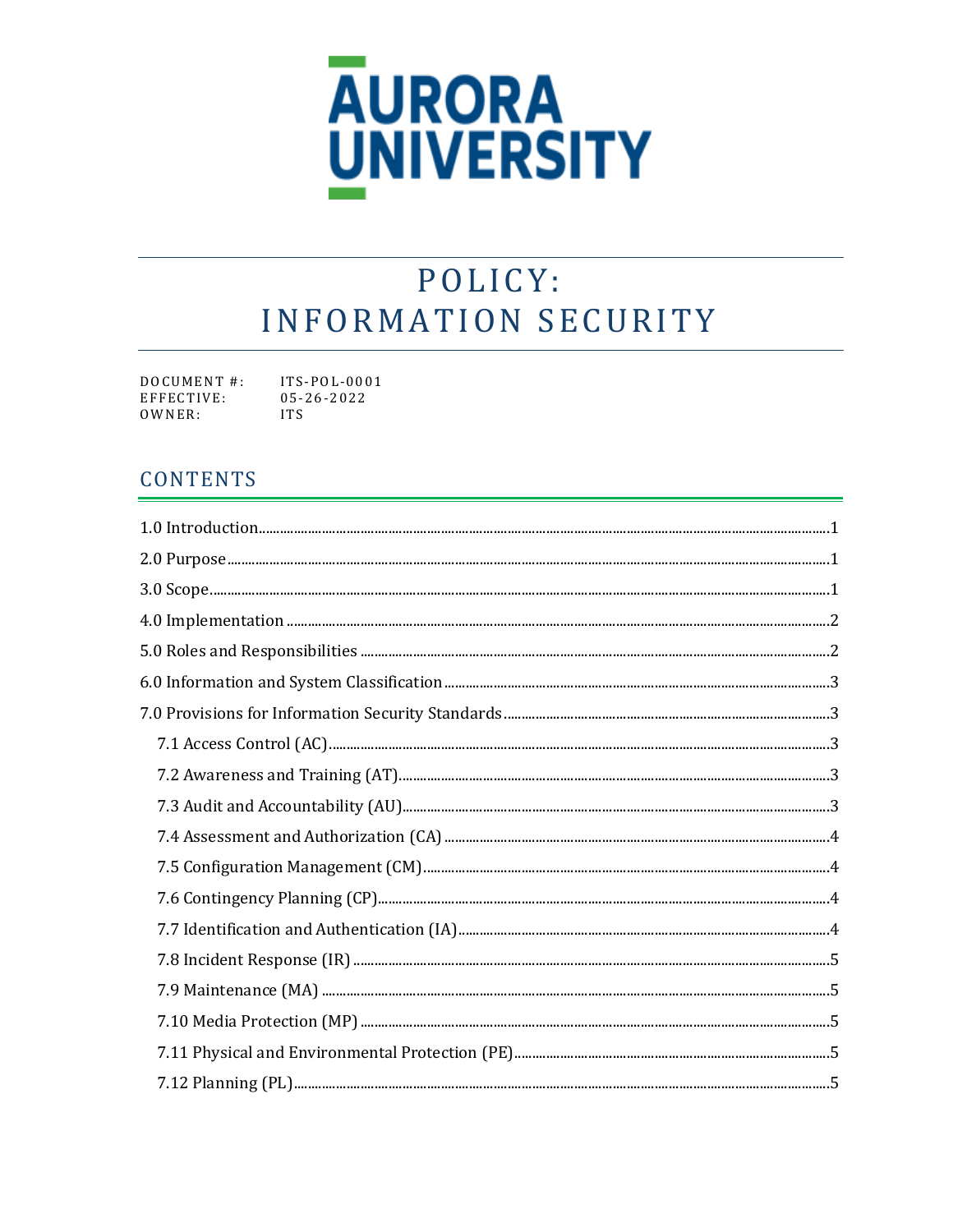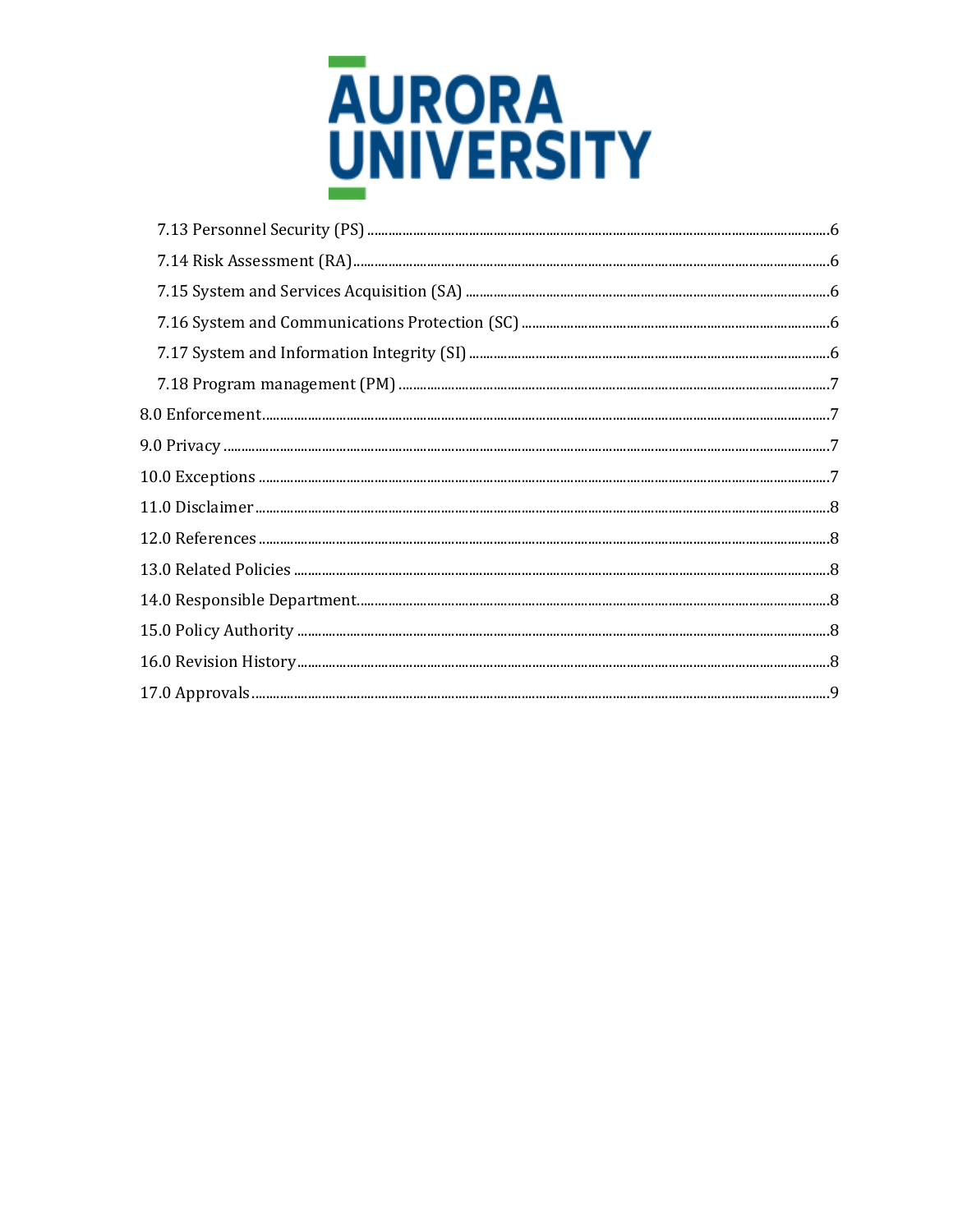

# <span id="page-2-0"></span>1.0 INTRODUCTION

The purpose of this policy is to assist the institution in its efforts to fulfill its fiduciary responsibilities relating to the protection of information assets and comply with regulatory and contractual requirements involving information security and privacy. This policy framework consists of eighteen (18) separate policy statements, with supporting Standards documents, based on guidance provided by the National Institute of Standards and Technology (NIST) Special Publication 800-53 r4.

Although no set of policies can address every possible scenario, this framework, taken as a whole, provides a comprehensive governance structure that addresses key controls in all known areas needed to provide for the confidentiality, integrity and availability of the institution's information assets. This framework also provides administrators guidance necessary for making prioritized decisions, as well as justification for implementing organizational change.

# <span id="page-2-1"></span>2.0 PURPOSE

The purpose of this Information Security Policy is to clearly establish Aurora University role in protecting its information assets and communicate minimum expectations for meeting these requirements. Fulfilling these objectives enables Aurora University to implement a comprehensive system-wide Information Security Program.

### <span id="page-2-2"></span>3.0 SCOPE

The scope of this policy includes all information assets governed by the institution. All faculty, staff, student workers and service providers who have access to or utilize assets of the institution, including data at rest, in transit or in process shall be subject to these requirements. This policy applies to:

- All information assets and Information Technology (IT) resources operated by the institution;
- All information assets and IT resources provided by the institution through contracts, subject to the provisions and restrictions of the contracts; and
- All authenticated users of Aurora University information assets and IT resources.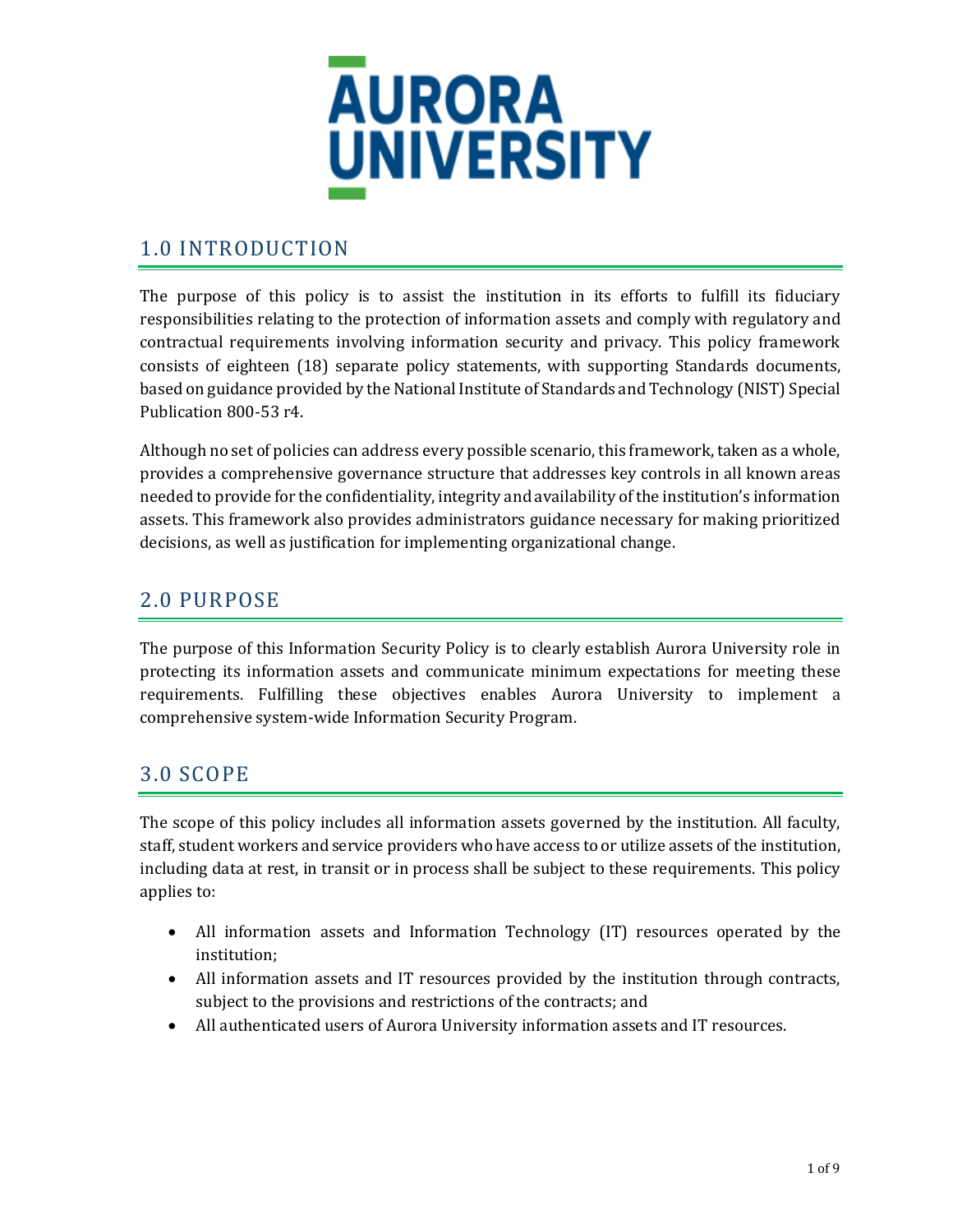

### <span id="page-3-0"></span>4.0 IMPLEMENTATION

Aurora University needs to protect the availability, integrity and confidentiality of data while providing information resources to fulfill the institution's mission. The Information Security Program must be risk-based and implementation decisions must be made based on addressing the highest risk first.

Aurora University's administration recognizes that fully implementing all controls within the NIST Standards is not possible due to institution limitations and resource constraints. Administration must implement the NIST standards whenever possible, and document exceptions in situations where doing so is not practicable.

# <span id="page-3-1"></span>5.0 ROLES AND RESPONSIBILITIES

Aurora University has assigned the following roles and responsibilities:

- 1) Chief Information Officer or designee: The Chief Information Officer or designee is accountable for the implementation of the Information Security Program including:
	- a) Security policies, standards, and procedures
	- b) Security compliance including managerial, administrative and technical controls

The Chief Information Officer is to be informed of information security implementations and ongoing development of the Information Security Program design.

- 2) Information Security Committee: The group is responsible for the design, implementation, operations and compliance functions of the Information Security Program for all Aurora University constituent units. The committee is comprised of Chief Information Officer, Chief Operations Officer, Emergency Preparedness Director and functions as the Information Security Program Office.
- 3) Information Security Officer: GreyCastle Security is supportive and performs as the Information Security Officer for Aurora University. GreyCastle alongside Aurora University's Chief Information Officer are responsible for the development, implementation and maintenance of a comprehensive Information Security Program for Aurora University. This includes security policies, standards and procedures which reflect best practices in information security.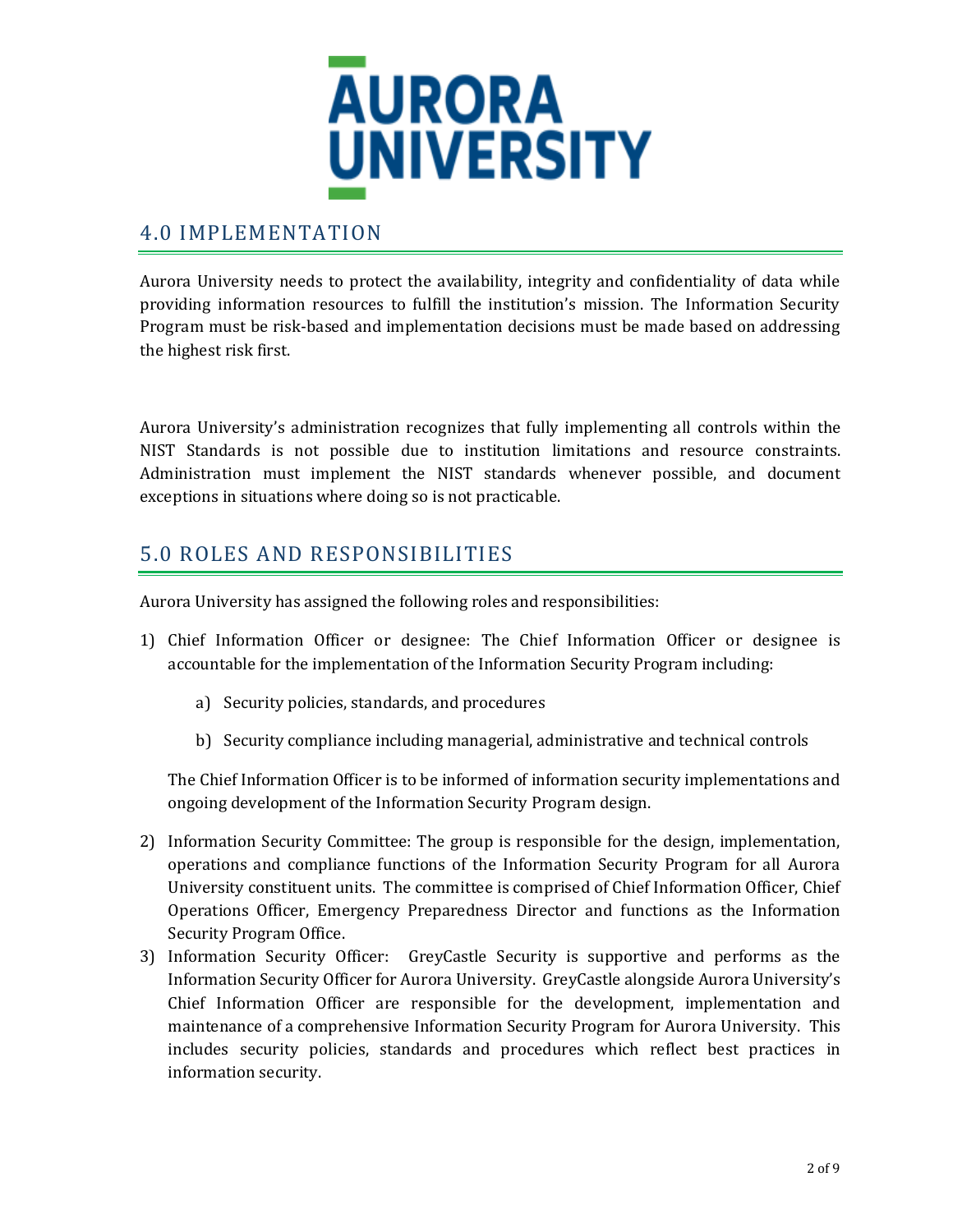

# <span id="page-4-0"></span>6.0 INFORMATION AND SYSTEM CLASSIFICATION

Aurora University must establish and maintain security categories for both information and information systems. For more information, reference the Data Classification Policy.

# <span id="page-4-1"></span>7.0 PROVISIONS FOR INFORMATION SECURITY STANDARDS

The Aurora University Security Program is framed on National Institute of Standards and Technology (NIST) and controls implemented based on SANS Critical Security Controls priorities. Aurora University must develop appropriate control standards and procedures required to support the institution's Information Security Policy. This policy is further defined by control standards, procedures, control metrics and control tests to assure functional verification.

The Aurora University Security Program is based on NIST Special Publication 800-53. This publication is structured into 18 control groupings, herein referred to as Information Security Standards. These Standards must meet all statutory and contractual requirements.

#### <span id="page-4-2"></span>7.1 ACCESS CONTROL (AC)

Aurora University must limit information system access to authorized users, processes acting on behalf of authorized users or devices (including other information systems) and to the types of transactions and functions that authorized users are permitted to exercise.

#### <span id="page-4-3"></span>7.2 AWARENESS AND TRAINING (AT)

Aurora University must: (i) ensure that managers and users of information systems are made aware of the security risks associated with their activities and of the applicable laws, directives, policies, standards, instructions, regulations, or procedures related to the security of institution information systems; and (ii) ensure that personnel are adequately trained to carry out their assigned information security-related duties andresponsibilities.

#### <span id="page-4-4"></span>7.3 AUDIT AND ACCOUNTABILITY (AU)

Aurora University must: (i) create, protect, and retain system audit records to the extent needed to enable the monitoring, analysis, investigation, and reporting of unlawful, unauthorized, or inappropriate information system activity on protective enclave systems,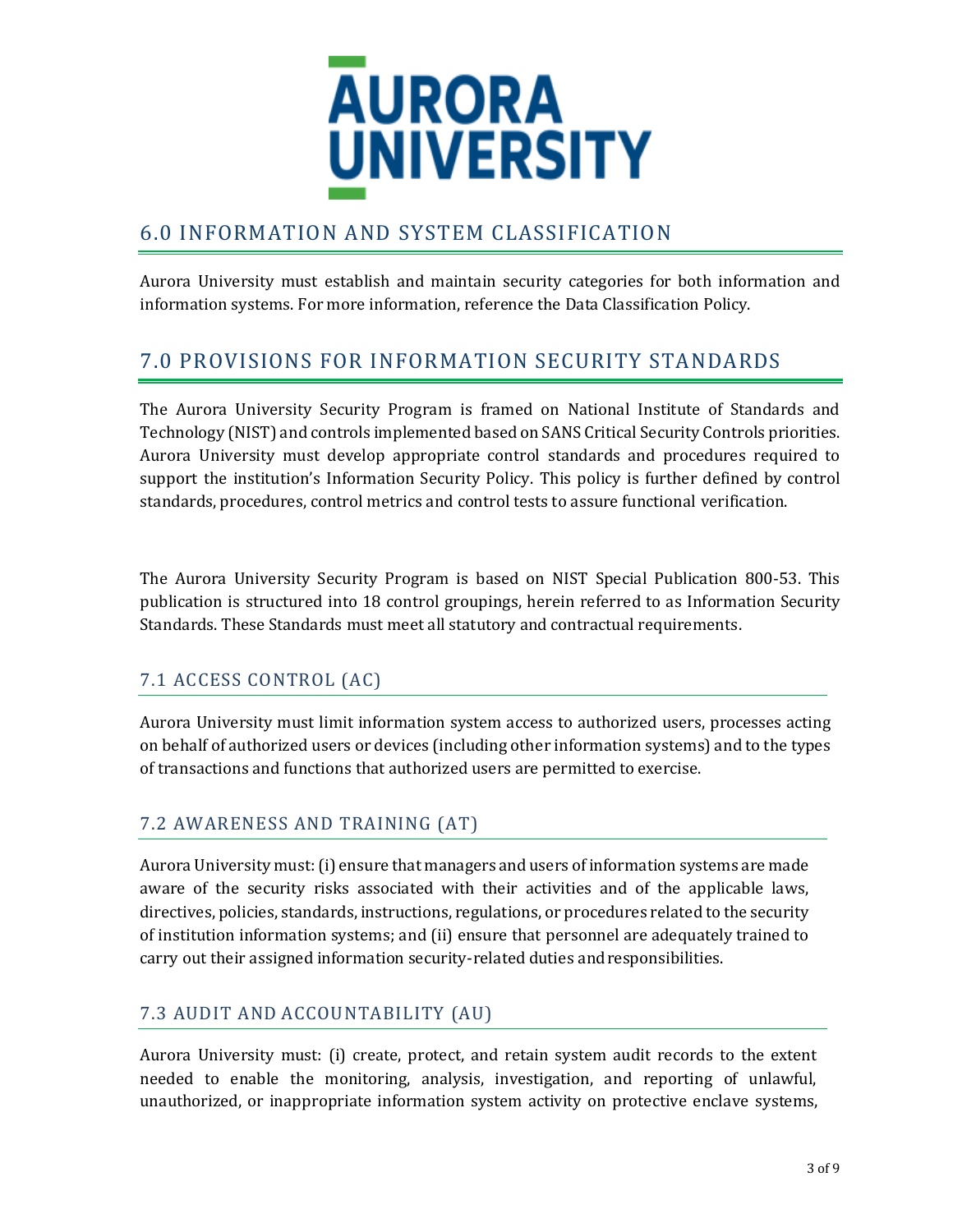

specific to confidential data and confidential networks, at a minimum; and (ii) ensure that the actions of individual information system users can be uniquely traced for all restricted systems.

#### <span id="page-5-0"></span>7.4 ASSESSMENT AND AUTHORIZATION (CA)

Aurora University must: (i) periodically assess the security controls in institution information systems to determine if the controls are effective in their application; (ii) develop and implement plans of action designed to correct deficiencies and reduce or eliminate vulnerabilities in institution information systems; (iii) authorize the operation of the institution's information systems and any associated information system connections; and (iv) monitor information system security controls on an ongoing basis to ensure the continued effectiveness of the controls.

#### <span id="page-5-1"></span>7.5 CONFIGURATION MANAGEMENT (CM)

Aurora University must: (i) establish and maintain baseline configurations and inventories of institution information systems (including hardware, software, firmware, and documentation) throughout the respective system development life cycles; and (ii) establish and enforce security configuration settings for information technology products employed in institution information systems.

#### <span id="page-5-2"></span>7.6 CONTINGENCY PLANNING (CP)

Aurora University must establish, maintain, and effectively implement plans for emergency response, backup operations, and post-disaster recovery for the institution's information systems to ensure the availability of critical information resources and continuity of operations in emergencysituations.

#### <span id="page-5-3"></span>7.7 IDENTIFICATION AND AUTHENTICATION (IA)

Aurora University must identify information system users, processes acting on behalf of users, or devices and authenticate (or verify) the identities of those users, processes, or devices, as a prerequisite to allowing access to Aurora University information systems.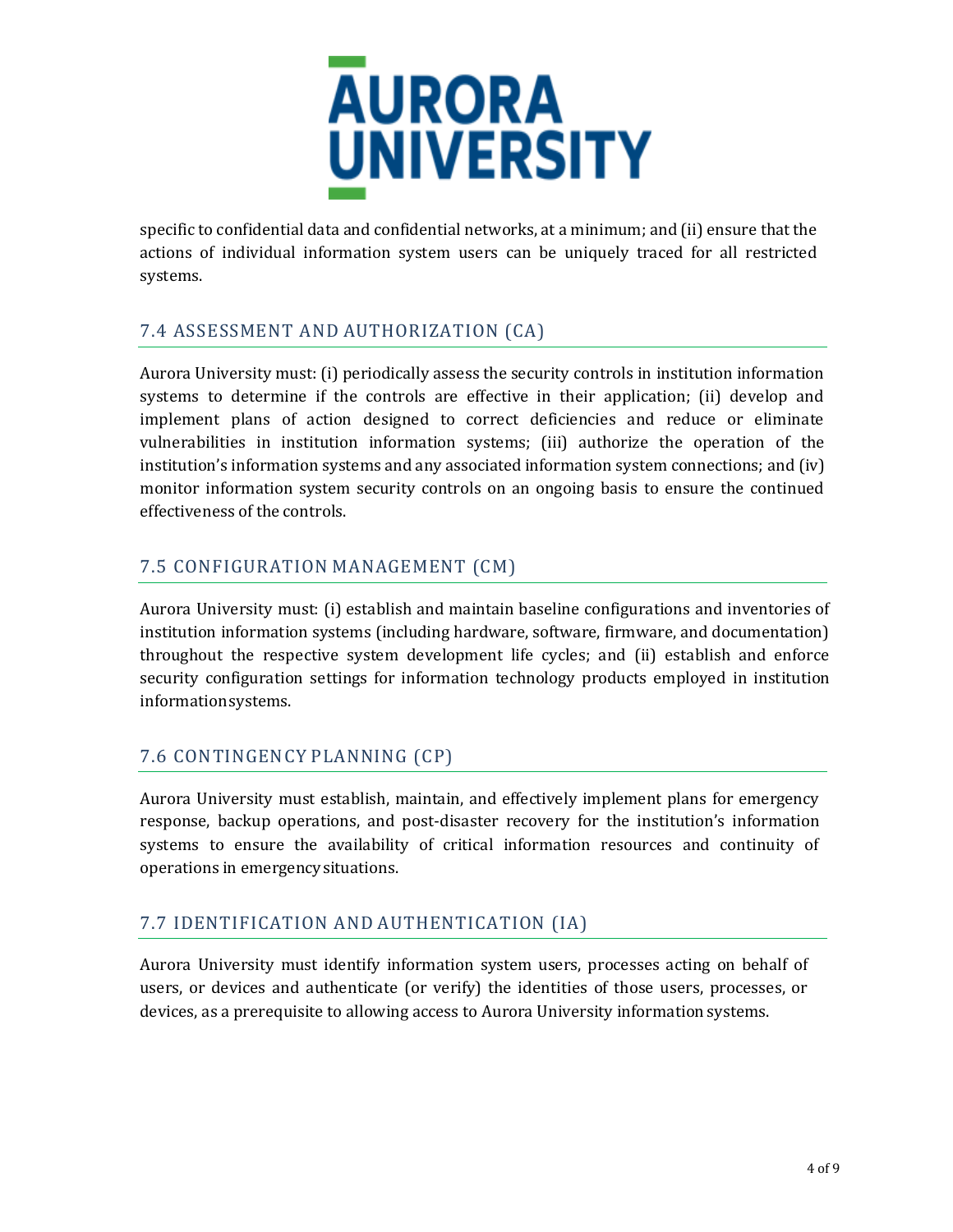

#### <span id="page-6-0"></span>7.8 INCIDENT RESPONSE (IR)

Aurora University must: (i) establish an operational incident handling capability for institution information systems that includes adequate preparation, detection, analysis, containment, recovery, and user response activities; and (ii) track, document, and report incidents to appropriate institution officials and/or authorities.

#### <span id="page-6-1"></span>7.9 MAINTENANCE (MA)

Aurora University must: (i) perform periodic and timely maintenance on institution information systems; and (ii) provide effective controls on the tools, techniques, mechanisms, and personnel used to conduct information system maintenance.

#### <span id="page-6-2"></span>7.10 MEDIA PROTECTION (MP)

Aurora University must: (i) protect information system media, both paper and digital; (ii) limit access to information-on-information system media to authorized users; and (iii) encryption, where applicable, (iiii) sanitize or destroy information system media before disposal or release for reuse.

#### <span id="page-6-3"></span>7.11 PHYSICAL AND ENVIRONMENTAL PROTECTION (PE)

Aurora University must: (i) limit physical access to information systems, equipment and the respective operating environments to authorized individuals; (ii) protect the physical plant and support infrastructure for information systems; (iii) provide supporting utilities for information systems; (iv) protect information systems against environmental hazards; and (v) provide appropriate environmental controls in facilities containing information systems.

#### <span id="page-6-4"></span>7.12 PLANNING (PL)

Aurora University must develop, document, periodically update and implement security plans for institution information systems that describe the security controls in place or planned for the information systems as well as rules of behavior for individuals accessing the information systems.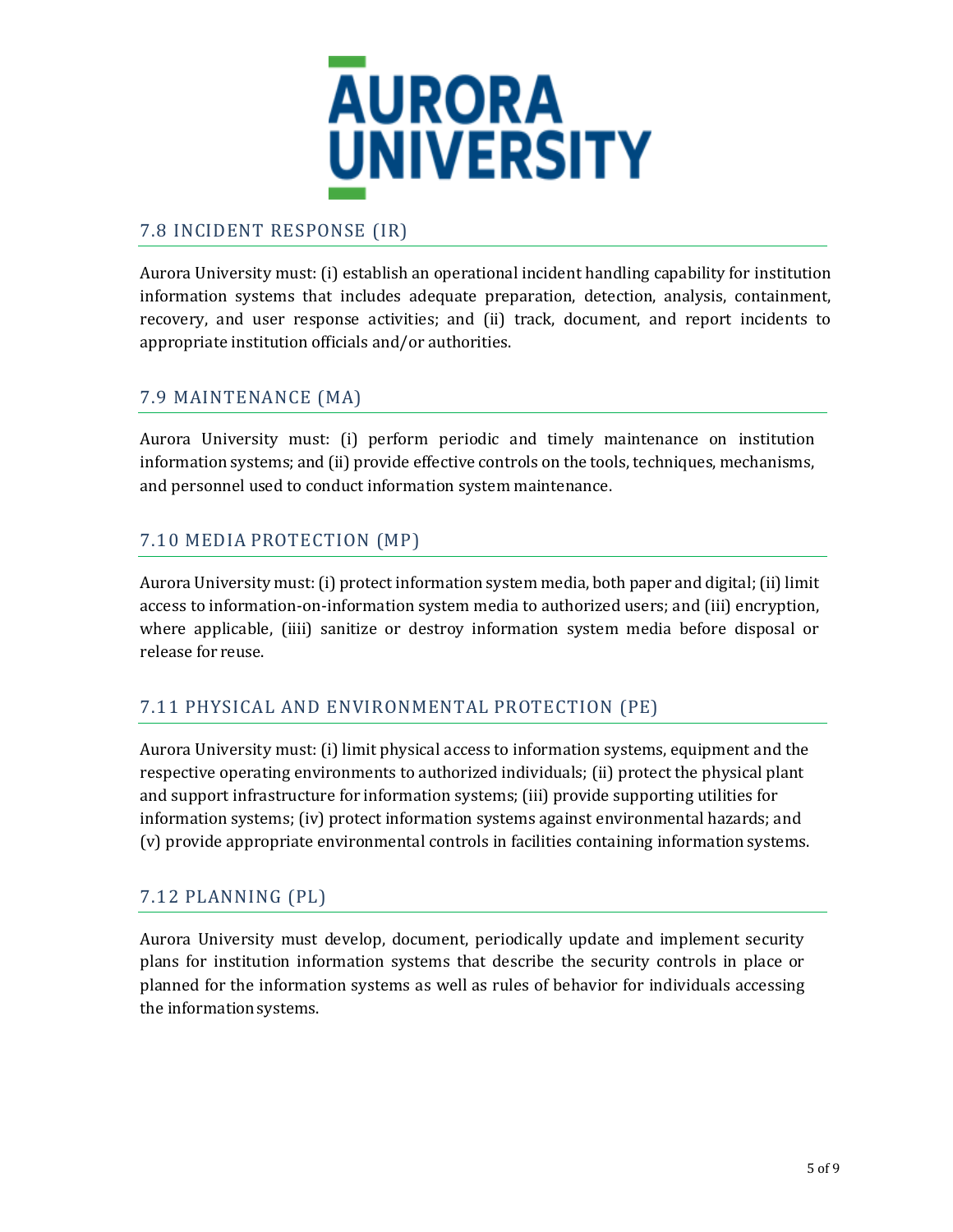

#### <span id="page-7-0"></span>7.13 PERSONNEL SECURITY (PS)

Aurora University must: (i) ensure that individuals occupying positions of responsibility within the institution are trustworthy and meet established security criteria for those positions; (ii) ensure that institution information and information systems are protected during and after personnel actions such as terminations and transfers; and (iii) employ formal sanctions for personnel failing to comply with Aurora University security policies and procedures.

#### <span id="page-7-1"></span>7.14 RISK ASSESSMENT (RA)

Aurora University must periodically assess the risk to institution operations (including mission, functions, image, or reputation), institution assets, and individuals, resulting from the operation of institution information systems and the associated processing, storage or transmission of institution information.

#### <span id="page-7-2"></span>7.15 SYSTEM AND SERVICES ACQUISITION (SA)

Aurora University must: (i) allocate sufficient resources to adequately protect institution information systems; (ii) employ system development life cycle processes that incorporate information security considerations; (iii) employ software usage and installation restrictions; and (iv) ensure that third- party providers employ adequate security measures, through federal and state law and contract, to protect information, applications and/or services outsourced from the institution.

#### <span id="page-7-3"></span>7.16 SYSTEM AND COMMUNICATIONS PROTECTION (SC)

Aurora University must: (i) monitor, control and protect institution communications (i.e., information transmitted or received by institution information systems) at the external boundaries and key internal boundaries of the information systems for confidential data transmissions; and (ii) employ architectural designs, software development techniques, encryption, and systems engineering principles that promote effective information security within institution information systems.

#### <span id="page-7-4"></span>7.17 SYSTEM AND INFORMATION INTEGRITY (SI)

Aurora University must: (i) identify, report and correct information and information system flaws in a timely manner; (ii) provide protection from malicious code at appropriate locations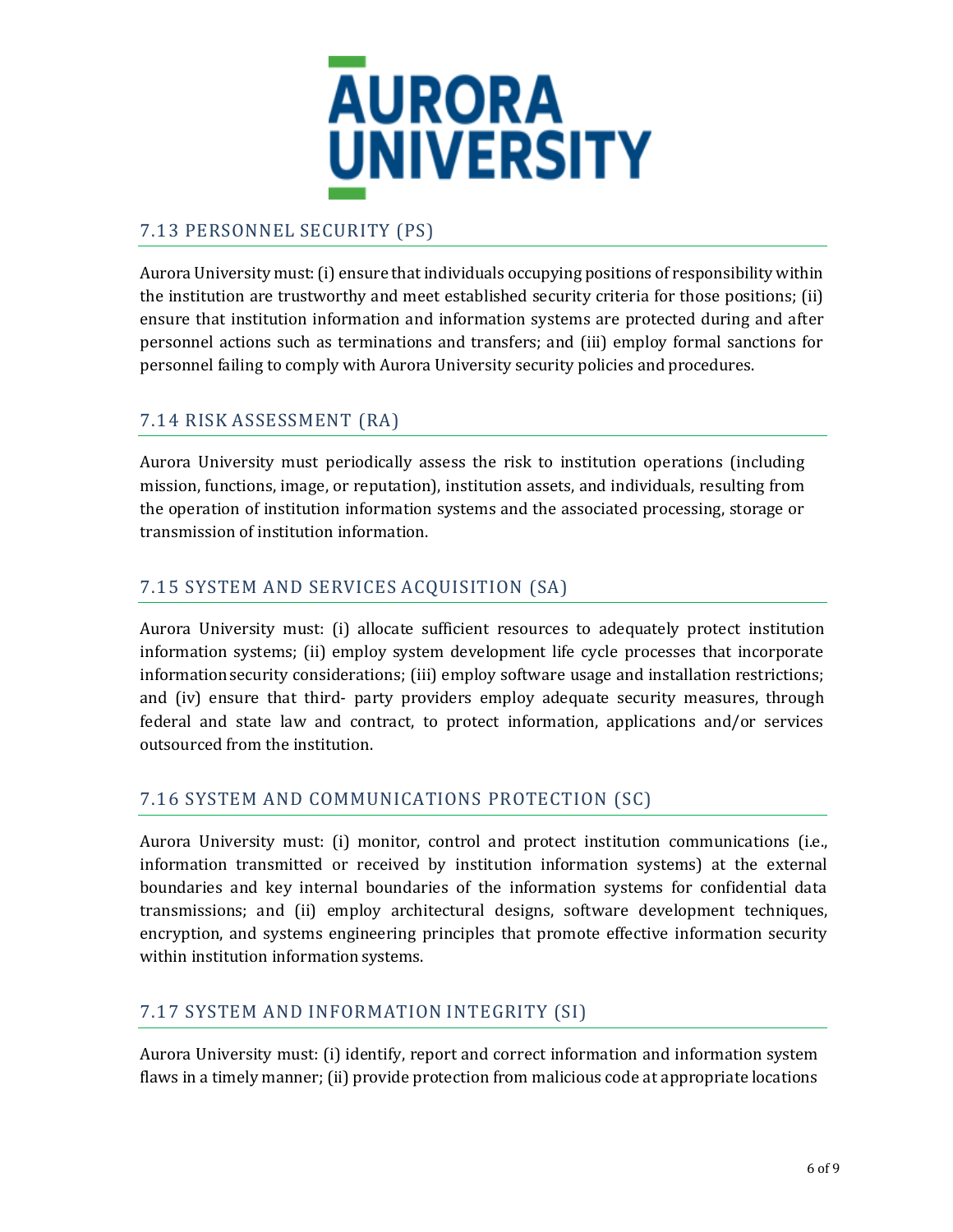

within institution information systems; and (iii) monitor information system security alerts and advisories and take appropriate actions in response.

### <span id="page-8-0"></span>7.18 PROGRAM MANAGEMENT (PM)

Aurora University must implement security program management controls to provide a foundation for the institution's Information Security Program.

# <span id="page-8-1"></span>8.0 ENFORCEMENT

Aurora University may temporarily suspend or block access to any individual or device when it appears necessary to do so in order to protect the integrity, security or functionality of institution and computer resources.

Any personnel found to have violated this procedure may be subject to disciplinary action, up to and including termination of employment or enrollment.

### <span id="page-8-2"></span>9.0 PRIVACY

Aurora University must make every reasonable effort to respect a user's privacy. However, personnel do not acquire a right of privacy for communications transmitted or stored on institution resources.

Additionally, in response to a judicial order or any other action required by law or permitted by official institution policy or as otherwise considered reasonably necessary to protect or promote the legitimate interests of the institution, the Chief Information Officer, or an authorized agent, may access, review, monitor and/or disclose computer files associated with an individual's account.

### <span id="page-8-3"></span>10.0 EXCEPTIONS

Exceptions to the policy may be granted by the Chief Information Officer, or the Chief Operations Officer. To request an exception, submit an Information Security Exception request to the Information Services Department.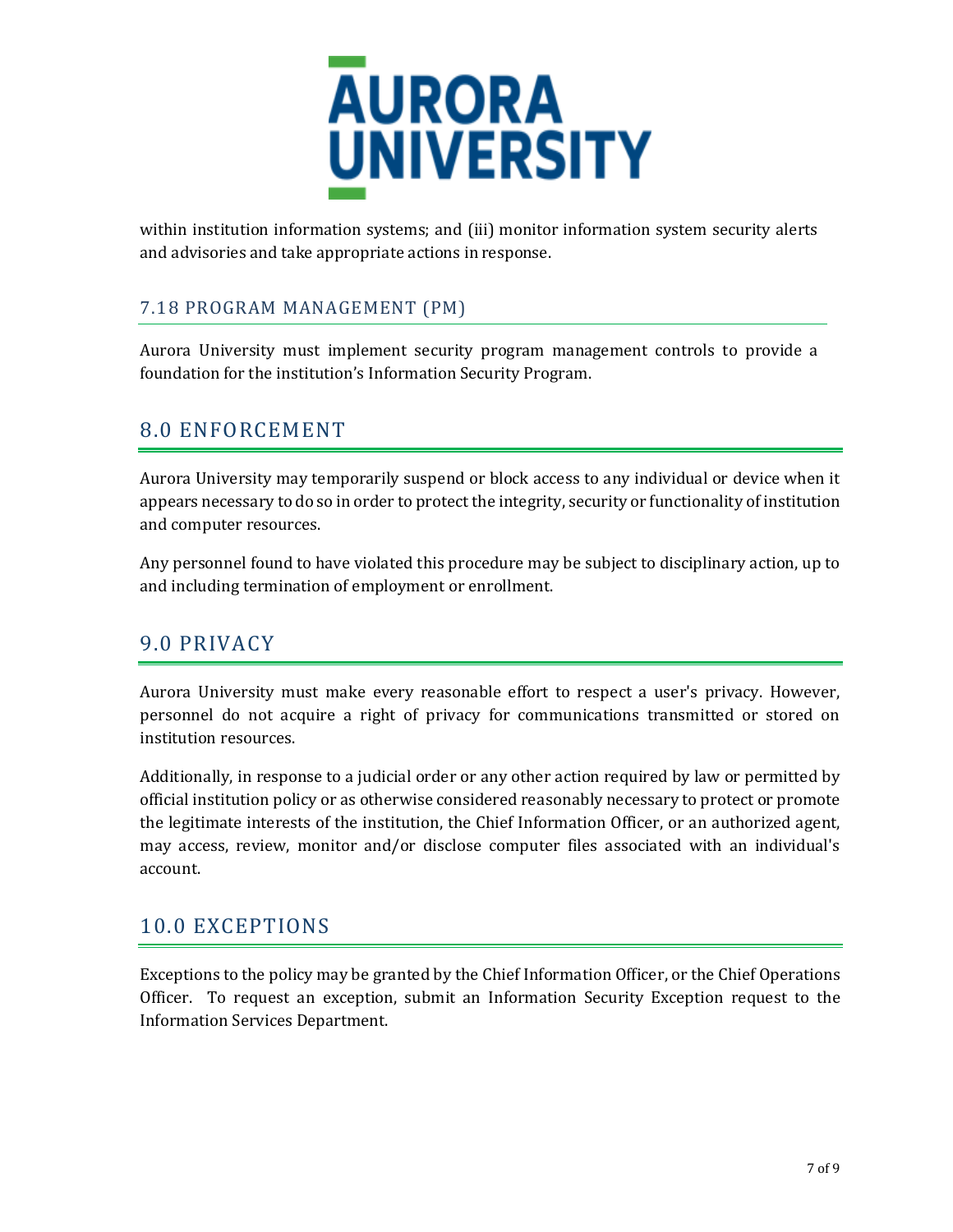

### <span id="page-9-0"></span>11.0 DISCLAIMER

Aurora University disclaims any responsibility for and does not warrant information and materials residing on non-Aurora University systems or available over publicly accessible networks. Such materials do not necessarily reflect the attitudes, opinions or values of Aurora University.

### <span id="page-9-1"></span>12.0 REFERENCES

- NIST SP 800-53.
- The Gramm Leach Bliley Act (GLBA)
- Family Educational Rights and Privacy Act (FERPA)
- Illinois State Information Security Breach and Notification Act
- FIPS-199
- $\bullet$  PCI DSS 3.1

#### <span id="page-9-2"></span>13.0 RELATED POLICIES

- Aurora University Data Classification Policy
- Data Classification Procedure
- Acceptable Use Policy

### <span id="page-9-3"></span>14.0 RESPONSIBLE DEPARTMENT

Information Technology Services

### <span id="page-9-4"></span>15.0 POLICY AUTHORITY

This policy is issued by the Chief Information Officer for Aurora University

### <span id="page-9-5"></span>16.0 REVISION HISTORY

| <b>Version</b> | <b>Date</b> | Author                     | <b>Revisions</b>     |
|----------------|-------------|----------------------------|----------------------|
| 1.0            | 5-19-2022   | <b>GreyCastle Security</b> | <b>Initial Draft</b> |